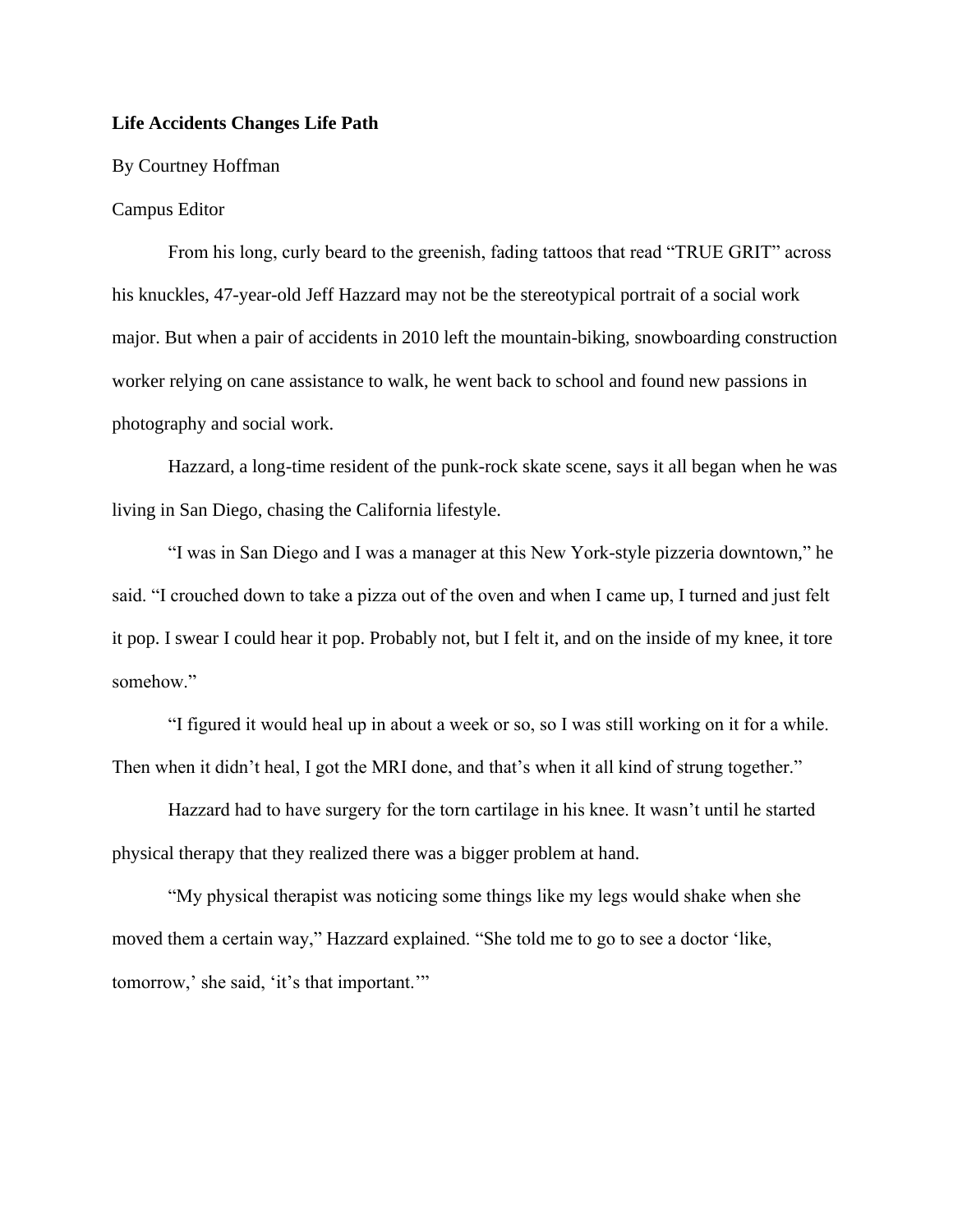"It turns out that the C6 [vertebrae] in my neck had a bulging disc that was swelling out and in, on the inside pinching the spinal cord. So, I had a surgery to take the disc out and fuse the spine. But the damage was done to the nerves."

The neck injury didn't necessarily come as a surprise to Hazzard. Active his whole life, he spent a lot of time skateboarding and snowboarding, had played football throughout his time in school, and worked in construction painting houses in Minneapolis.

"It's weird," Hazzard confessed. "There were some things I knew, like I was feeling tingling in my hands, but when you work with your hands like that, you're pretty much expected to get carpal tunnel," he explained. "That's what I thought it was. And I noticed I was having sore legs, but I was used to being on my feet for eight or 10 hours a day."

"When I asked about the surgery, they said 'Well you could be completely healed, partially healed, paralyzed or dead,'" he added. "So, you just kind of have to put your faith in the doctor. The doctor said I could have tripped out on the sidewalk and I could have been paralyzed."

Though hard to explain, Hazzard said he has "all-over pain" that affects the whole body after he underwent surgery because of how high up the bulging disc was.

"It didn't heal anything, but it did stop the progression," Hazzard explained. "Over the years—almost 10 years—there are things I can tell are getting worse as it goes along, but it isn't anything that would put me in a wheelchair tomorrow." Though perhaps not the full recovery he was hoping for, he recognizes how bad the outcome could have been and says, "I'm happy for what I do have."

And these are the driving forces that keep Hazzard going—stubborn resolve, a need for independence, and certainly true grit.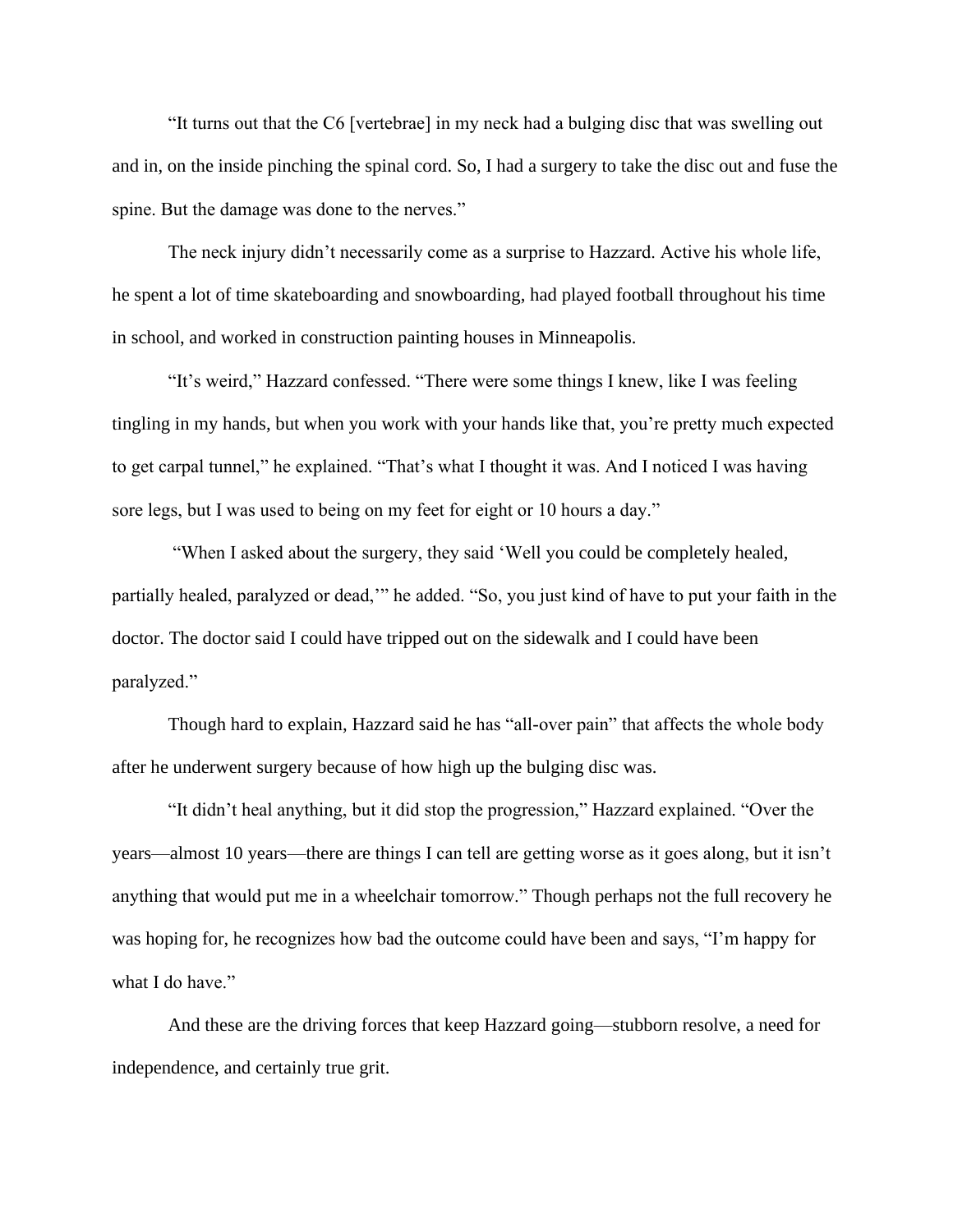"The doctors were saying I'd pretty much have to use a walker, and they gave me one when I left the hospital," Hazzard said. "A few weeks after being at home, I threw it in the recycling bin and I've been using a cane."

For him, the cane symbolizes the ability to choose his own freedom.

"I want to be as independent and use as little as possible," he said firmly. "Just kind of telling them I'm going to do more and use as little assistance as possible. And I do everything on my own—nothing holds me back as much, everything just takes a little bit longer."

"You just have to keep going, you know? People ask me about it and it's like, well, I could be mad or sad or stay at home and it's not going to change anything. You've got to keep going and adjust—it's just about adjusting and learning to do things different ways."

This is how he ended up going back to school—with the nerve injury making it difficult for him to go back to work, he "decided to use it as an opportunity" and start taking classes at Kirkwood, and he's since managed to evolve new hobbies to an old, tried-and-true lifestyle.

A photography class jumpstarted a hobby of film photography and vintage camera collecting, and he finds himself taking a lot of pictures at the skate park. Though he didn't know about the social work major at first, one of the last classes he took there focused on substance abuse, and something seemed to click.

Hazzard says that the more he finds out about social work, the more excited he is to go into it. He's considering using his degree for outreach with "the people who fall through the cracks."

"I got into skateboarding when I was pretty young, and at that same time I got into punkrock, and so I've been into that stuff my whole life," Hazzard said. "I'm thinking of some kind of outreach working with people in that scene—there's definitely substance abuse issues."